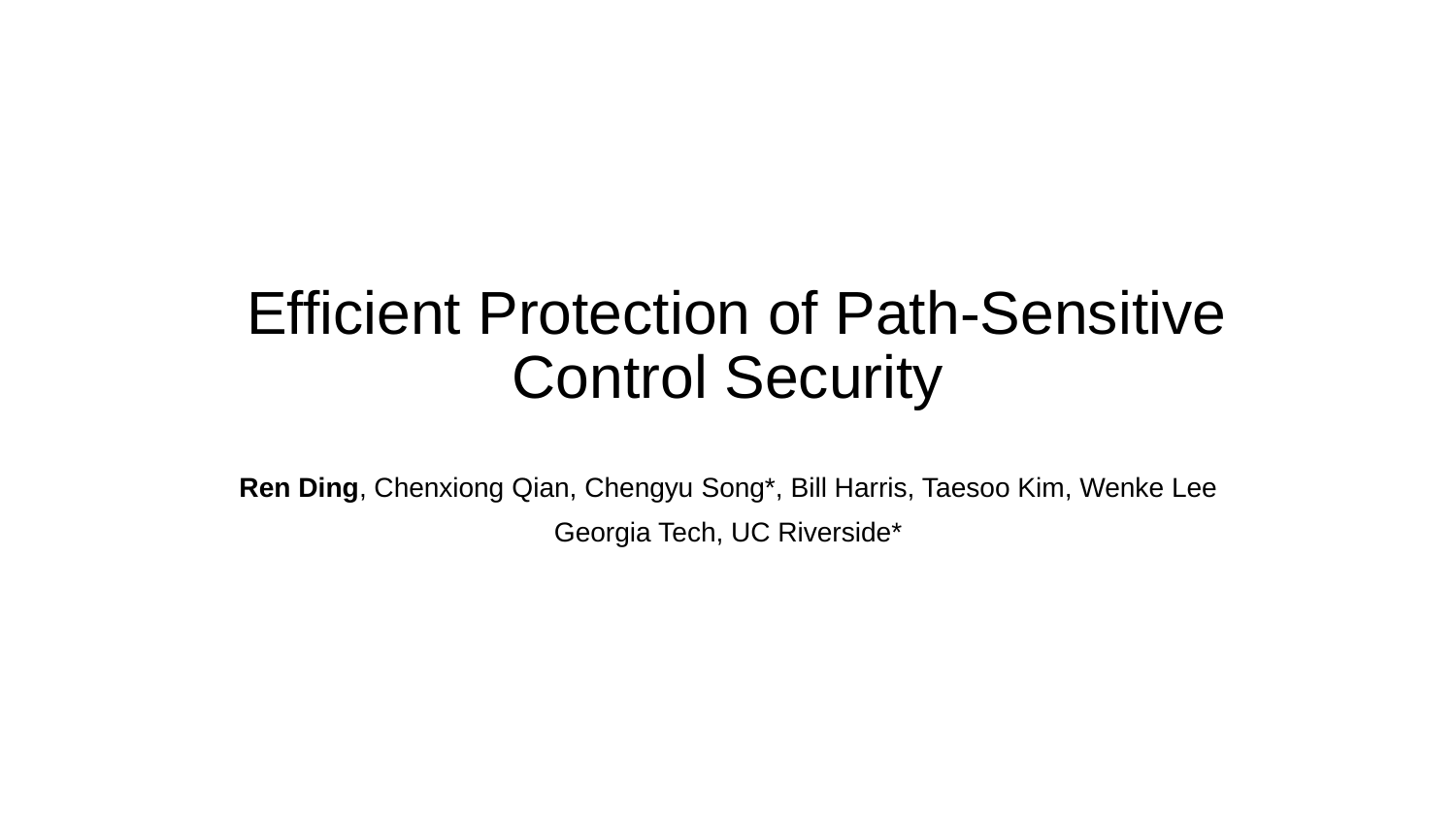#### What is Control Flow?

- The order of instruction execution
- Only limited sets of valid transitions

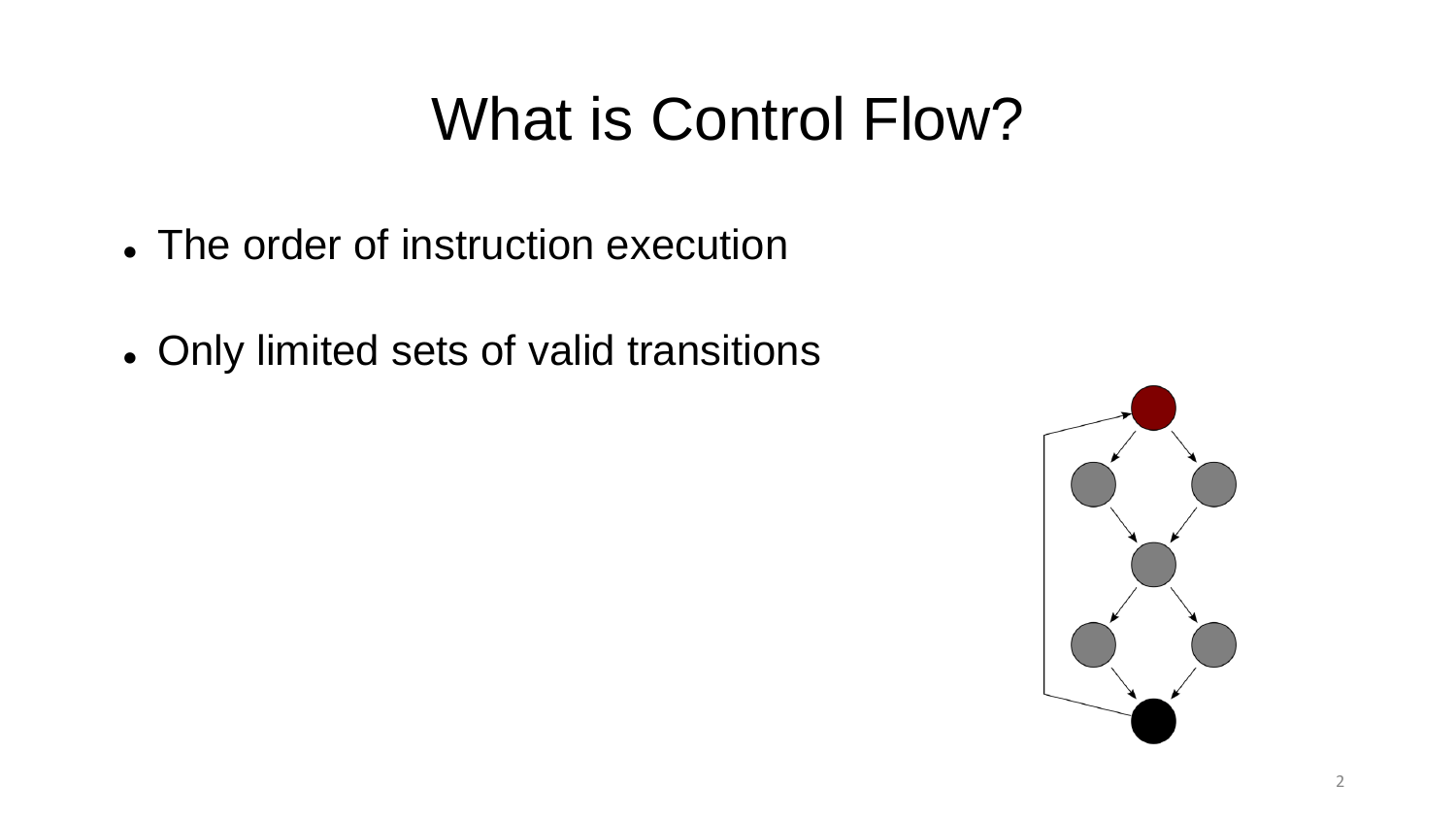#### What is Control Hijacking?



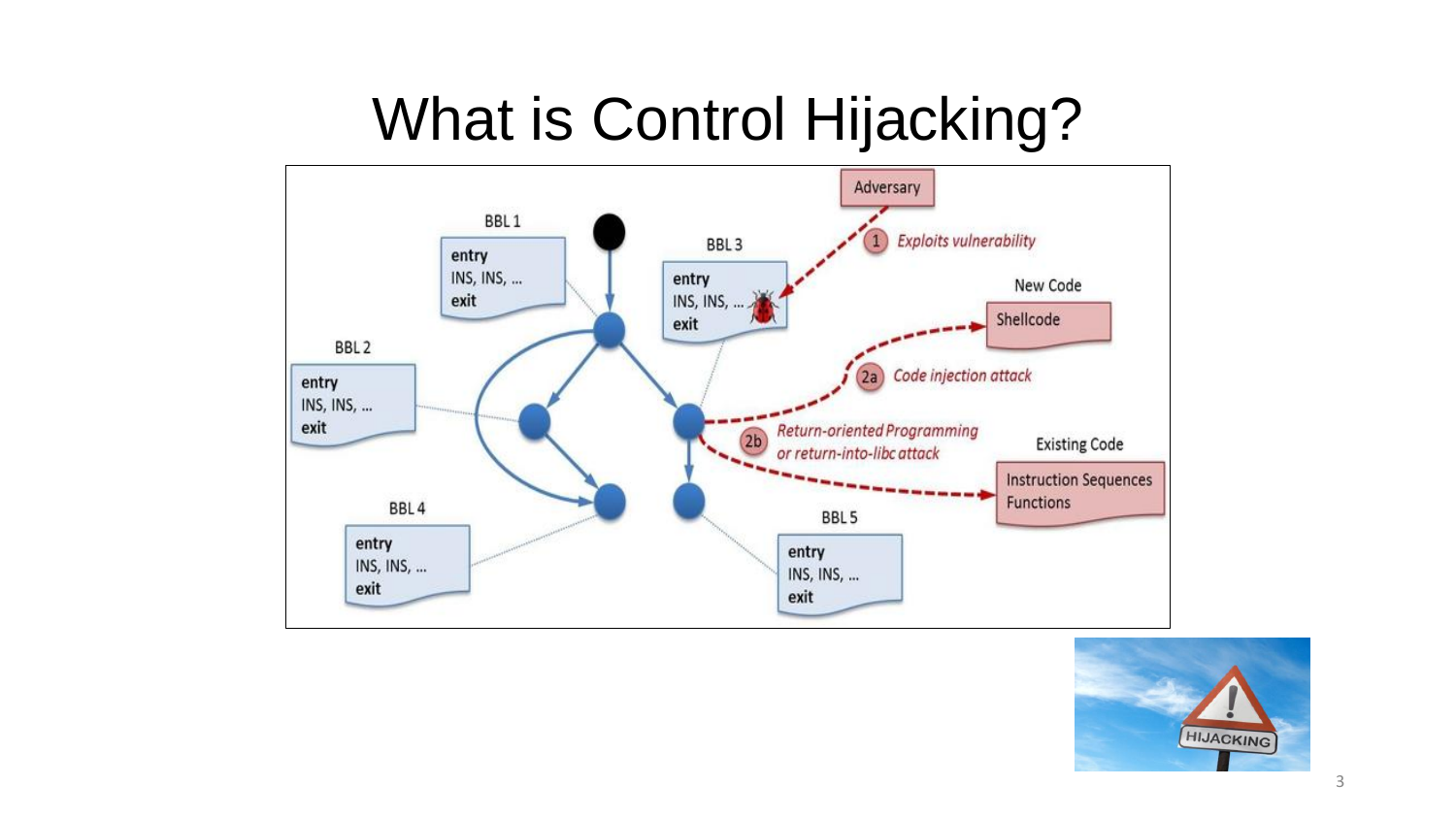#### Control Flow Attacks Still Exist...

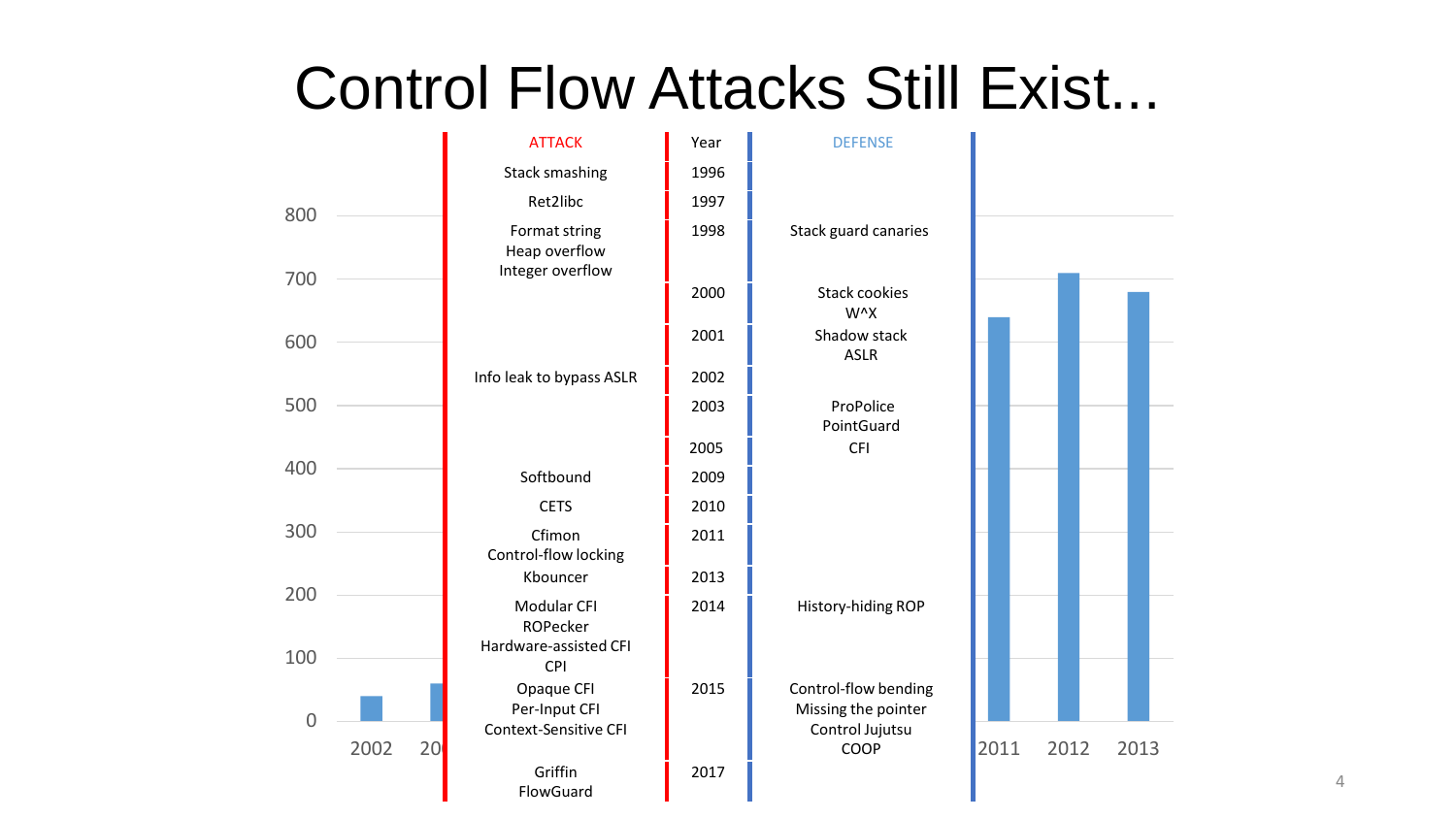# Control Flow Integrity (CFI)

- Lightweight
- Runtime Enforcement
- Pre-computed valid sets: points-to analysis
- Limitations: over-approximation for soundness!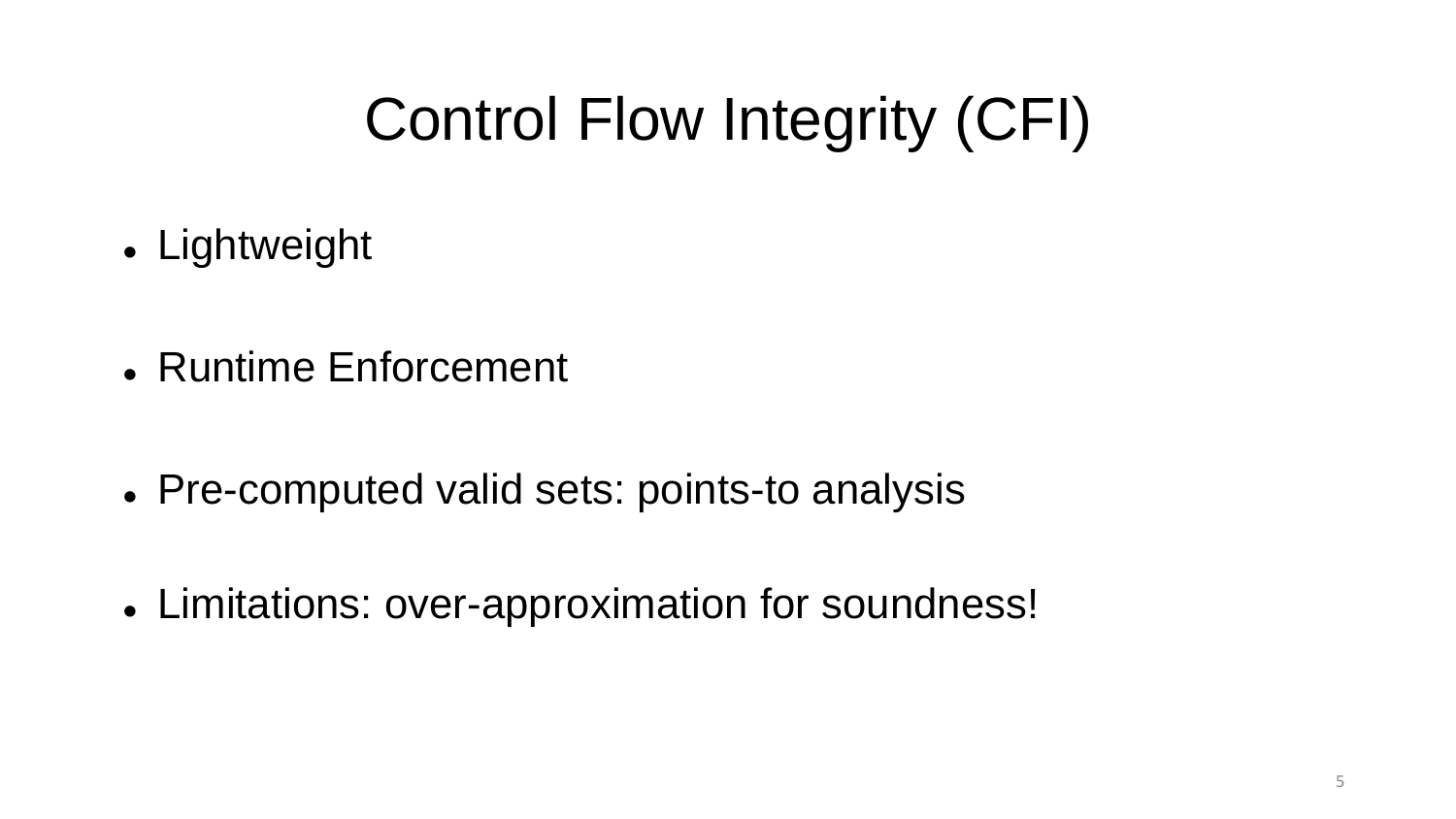# Motivating Example

- Parse request
- Assign "handler" fptr
	- If request from admin:
		- $=$  handler() = priv
	- <sup>o</sup> else:
		- $h$ andler() = unpriv
- Strip request args
- Handle request

1 **void** dispatch() { **void** (\*handler) (struct request \*) = 0; 3 **struct** request req; 4 5 **while**(1) { 6 Cparse request(&req); 7 8 **if** (req.auth\_user == ADMIN) { 9 **Chandler** =  $\text{priv}$ 10 } **else** { 11 Chandler = unpriv; 12 // NOTE. buffer overflow 13 Strip args(req.args) 14 } 15 16 Chandler(&req); 17 } 18 }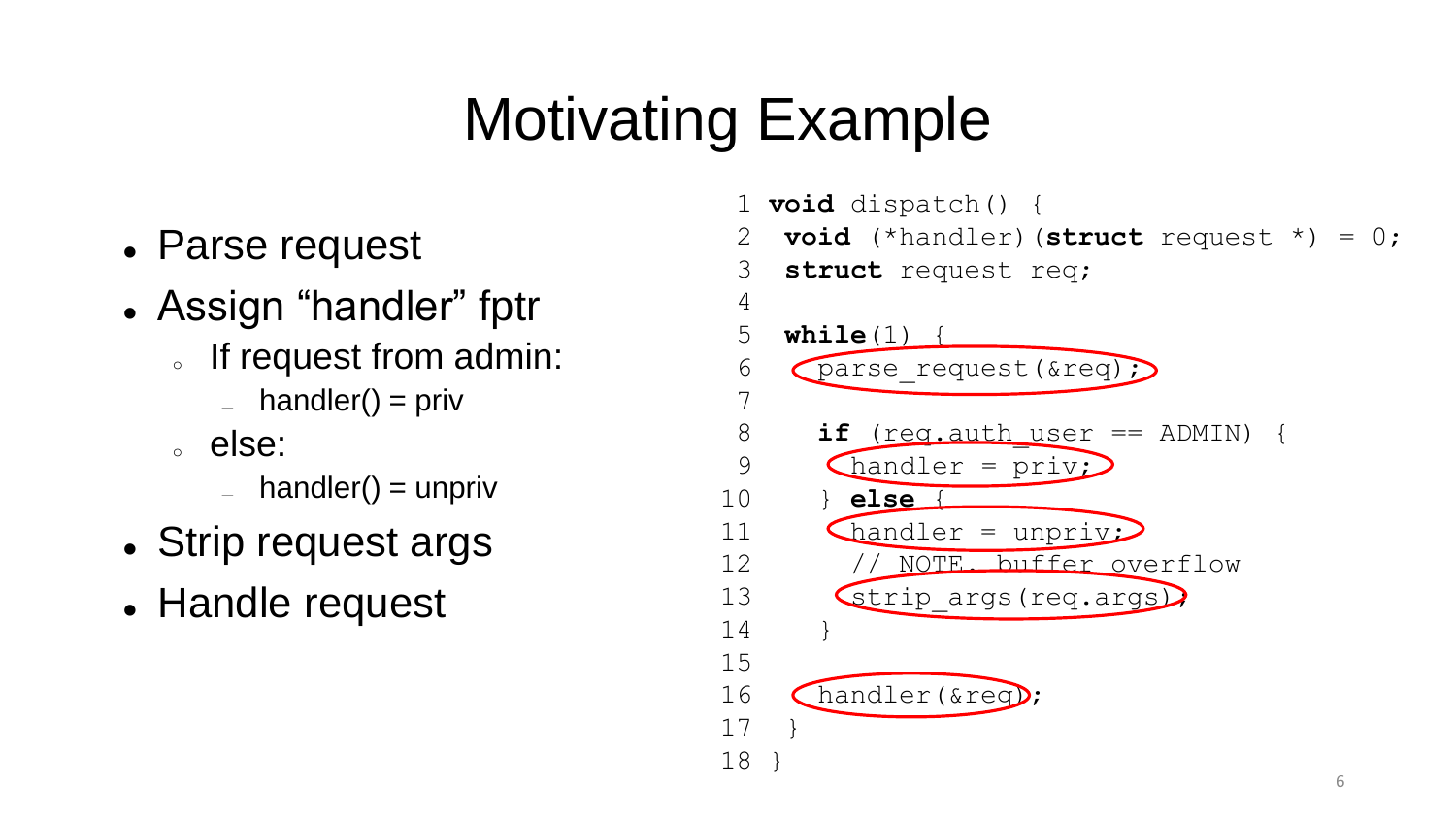#### Motivating Example



```
7
 1 void dispatch() {
 2 void (*handler)(struct request *) = 0;
 3 struct request req;
 5 while(1) {
 6 parse request(&req);
 8 if (req.auth user == ADMIN) {
 9 handler = priv;
10 } else {
11 handler = unpriv;
12 // NOTE. buffer overflow
13 (strip args(req.args);
16 handler(&req);
```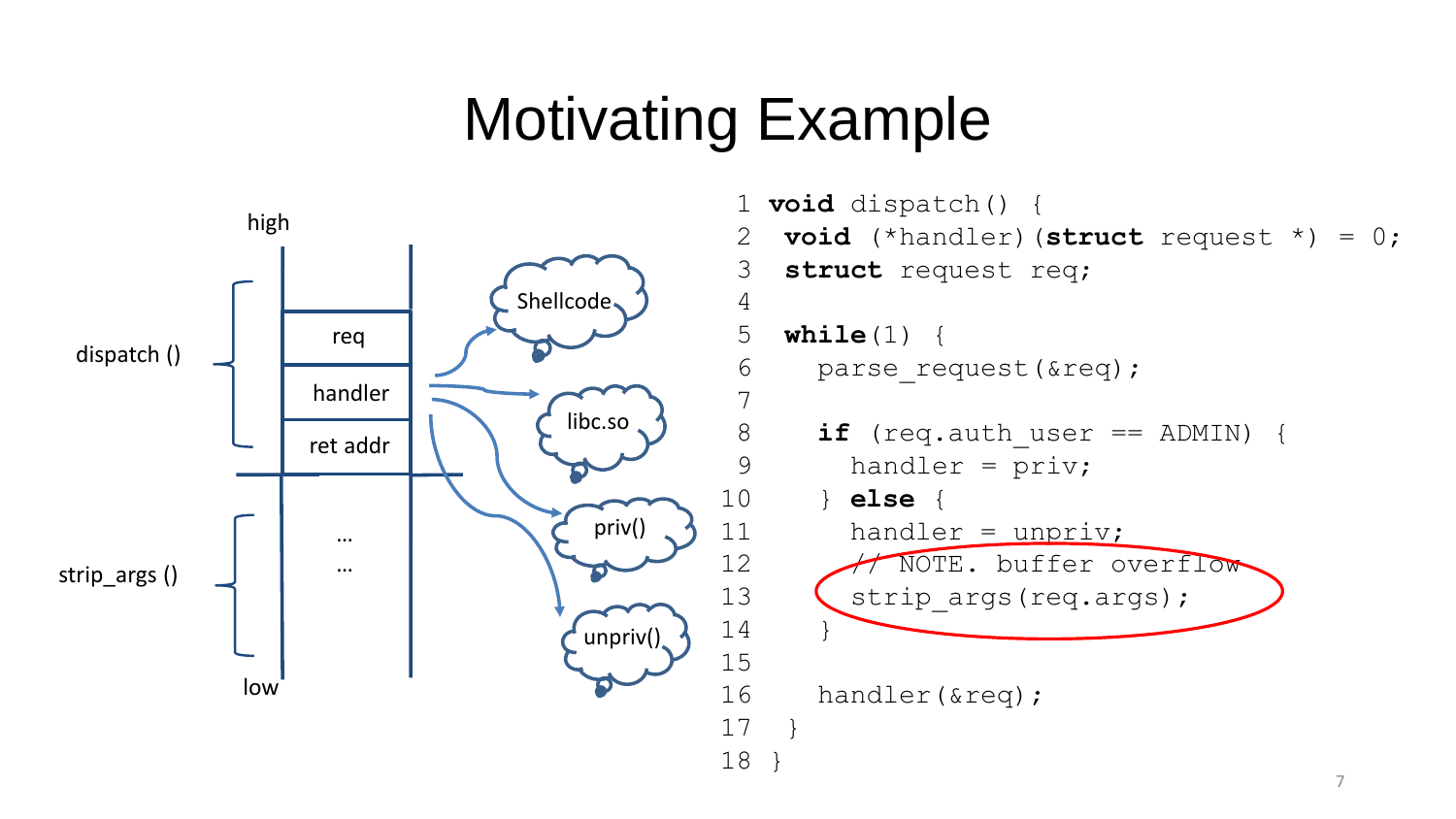### Limitation of Traditional CFI

• Computes valid transfer sets at each location (lack dynamic info)



```
1 void dispatch() {
 2 void (*handler)(struct request *) = 0;
 3 struct request req;
 4 
 5 while(1) {
 6 parse request(&req);
 7 
 8 if (req.auth user == ADMIN) {
 9 handler = priv;
10 } else {
11 handler = unpriv;
12 // NOTE. buffer overflow
13 strip args(req.args);
14 }
15 
16 handler(&req);
17 }
18 }
```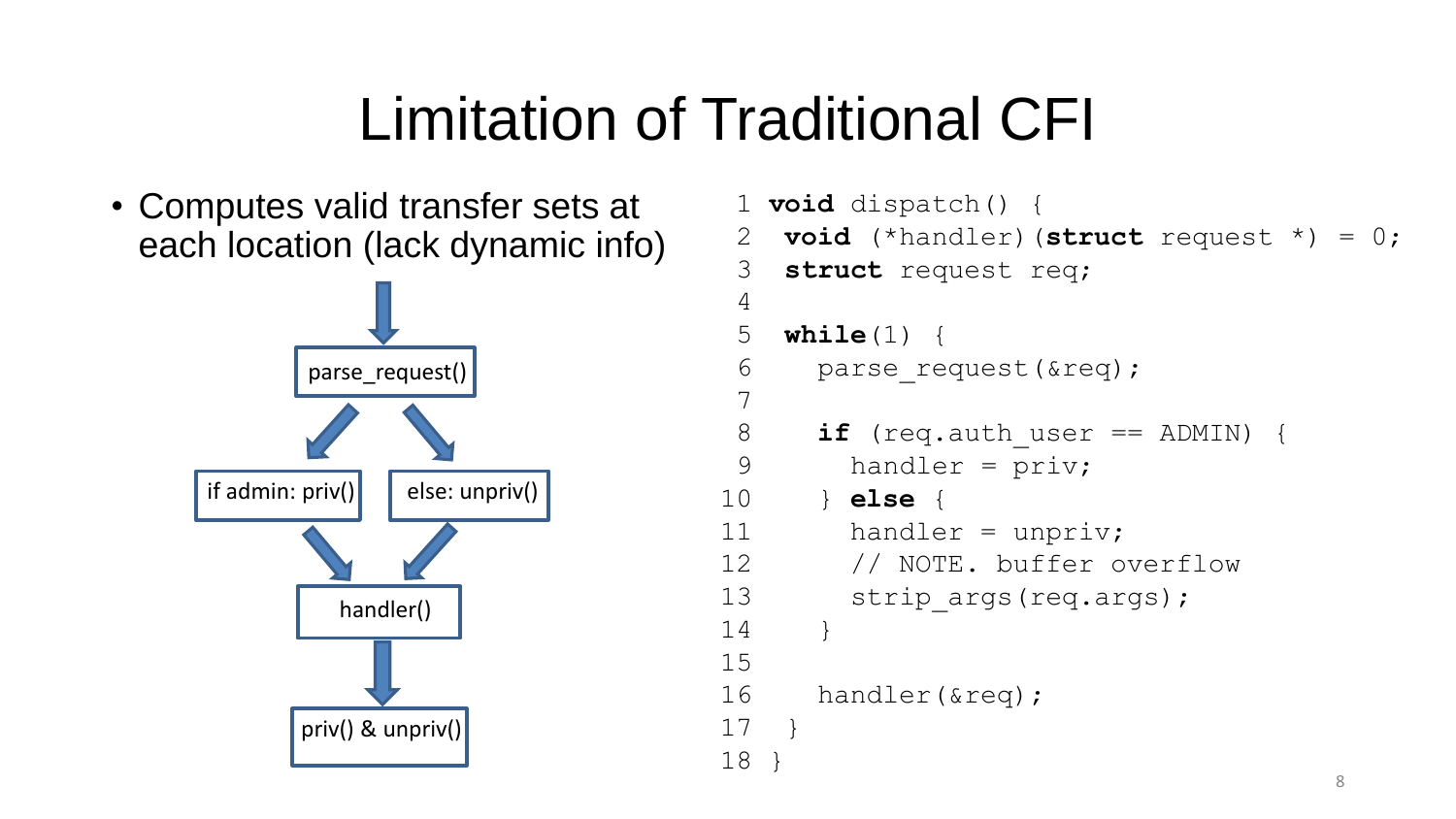# Per-Input CFI: Most Precise Known CFI

- Relies on static analysis for soundness
- Instrumentation required
- Enable valid target based on execution history for addresses that are taken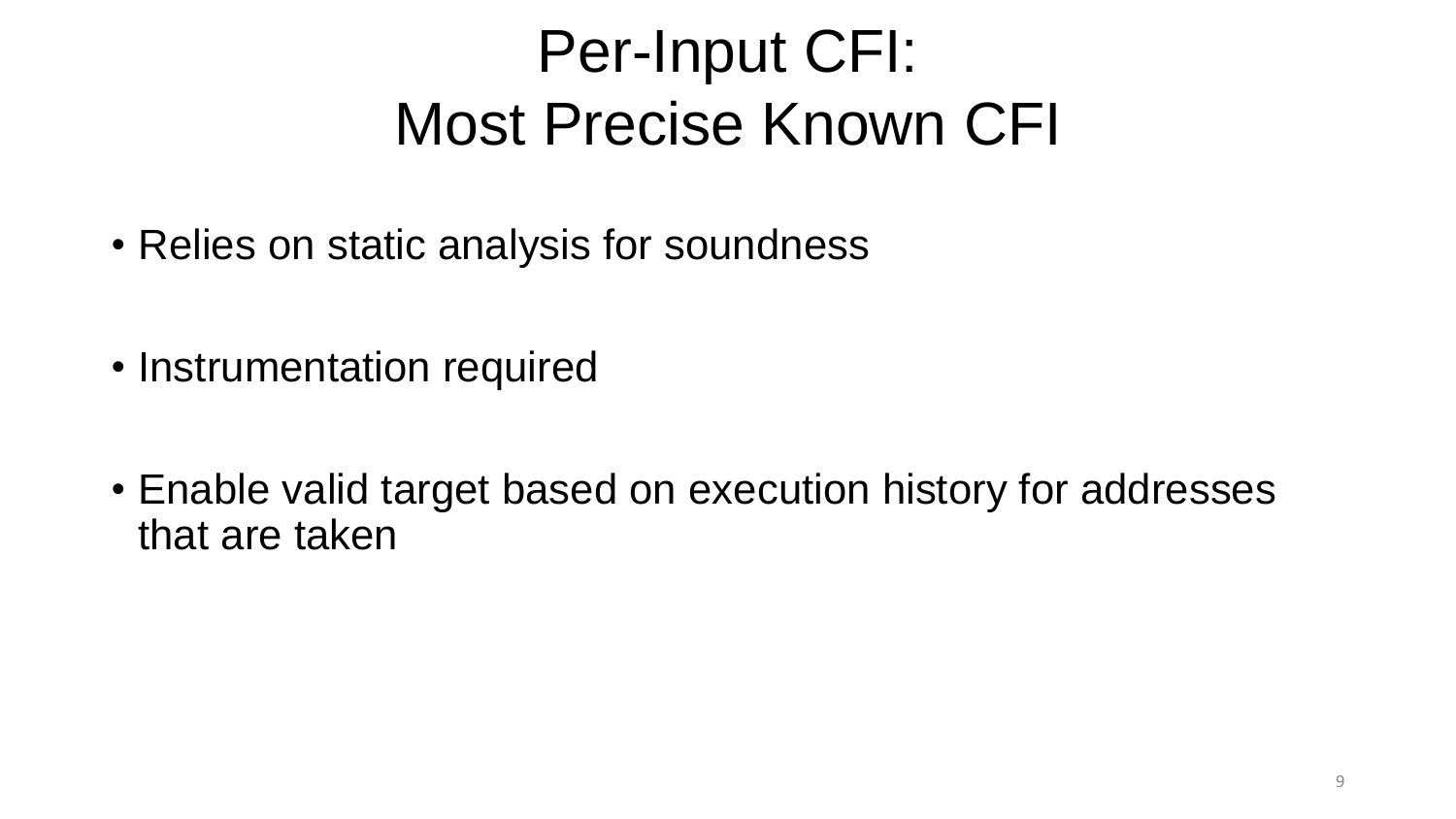# Limitation of Per-Input CFI

• Once transfer targets enabled, cannot be eliminated



```
1 void dispatch() {
 2 void (*handler)(struct request *) = 0;
 3 struct request req;
 4 
 5 while(1) {
 6 parse request(&req);
 7 
 8 if (req.auth user == ADMIN) {
 9 handler = priv;
10 } else {
11 handler = unpriv;
12 // NOTE. buffer overflow
13 strip args(req.args);
14 }
15 
16 handler(&req);
17 }
18 }
```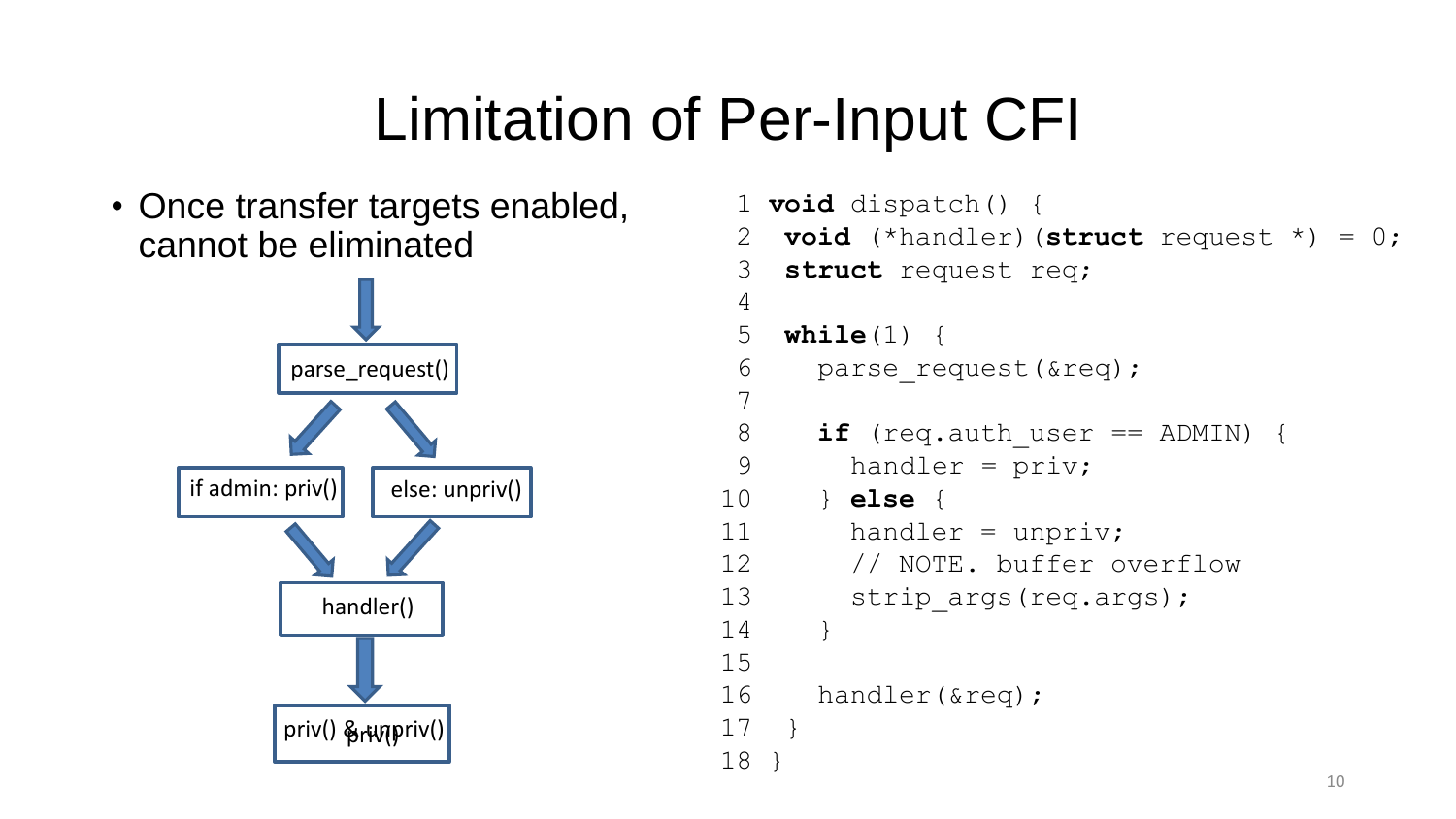#### PITTYPAT: Path-Sensitive CFI

• At each control transfer, verify based on points-to analysis of **whole execution path**



```
1 void dispatch() {
 2 void (*handler)(struct request *) = 0;
 3 struct request req;
 4 
 5 while(1) {
 6 parse request(&req);
 7 
 8 if (req.auth user == ADMIN) {
 9 handler = priv;
10 } else {
11 handler = unpriv;
12 // NOTE. buffer overflow
13 strip args(req.args);
14 }
15 
16 handler(&req);
17 }
18 }
```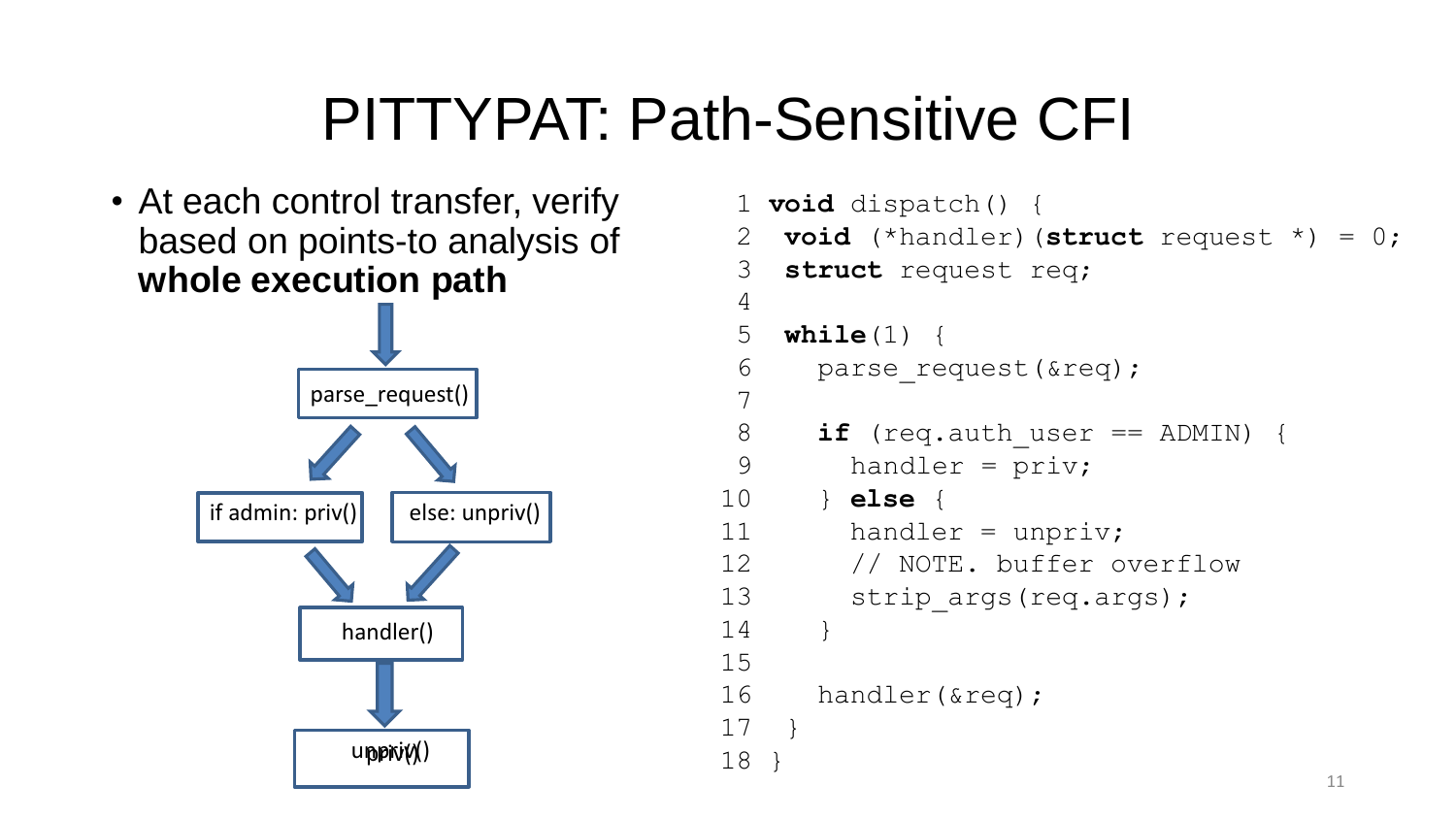#### **Assumptions**

- Current approach only examines control security
- Non-control data is out of scope
- Not a memory safety solution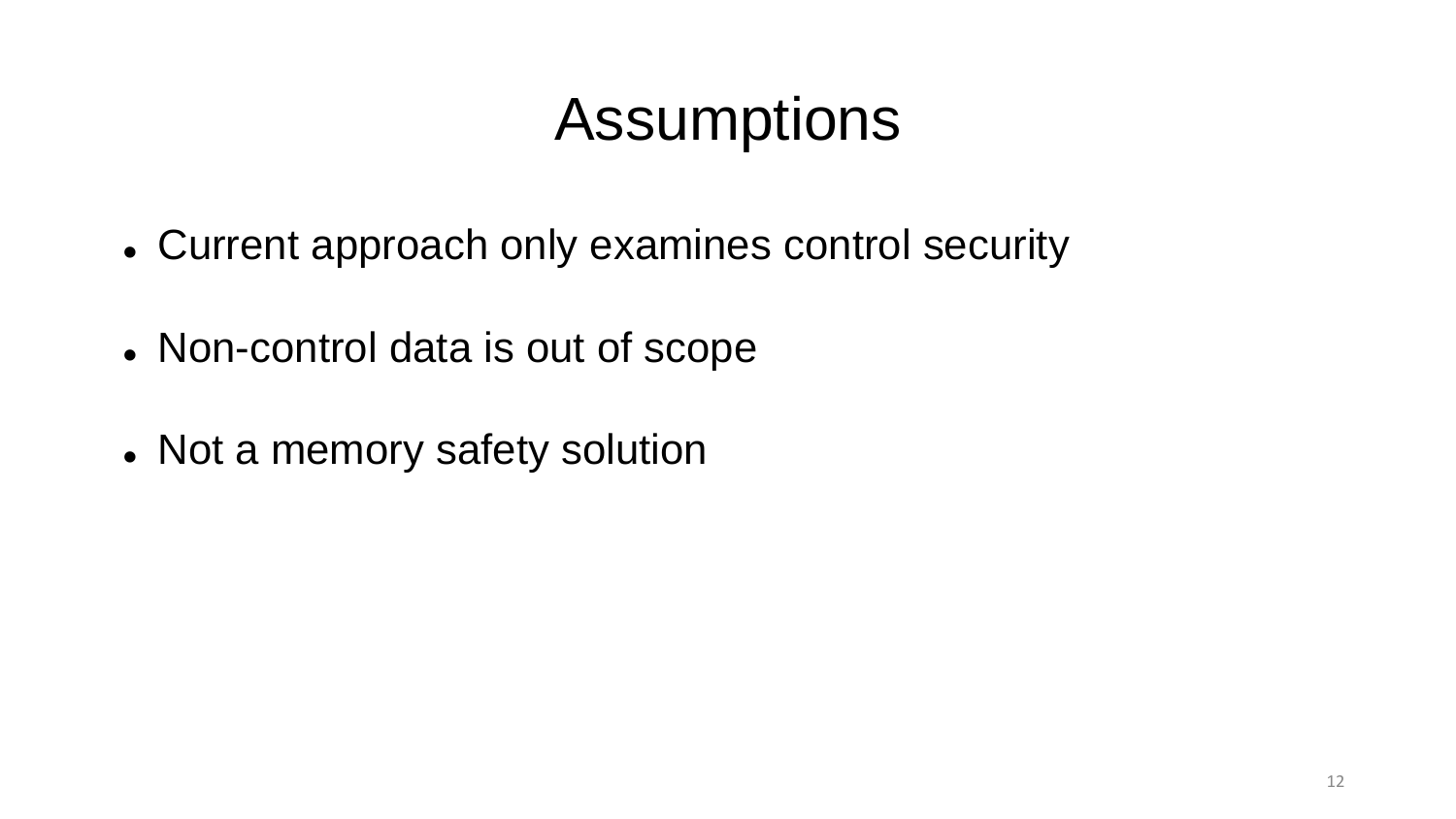# **Challenges**

- Collecting executed path information and share for analysis efficiently
- Trace information cannot be tampered
- Compute points-to relations online both efficiently and precisely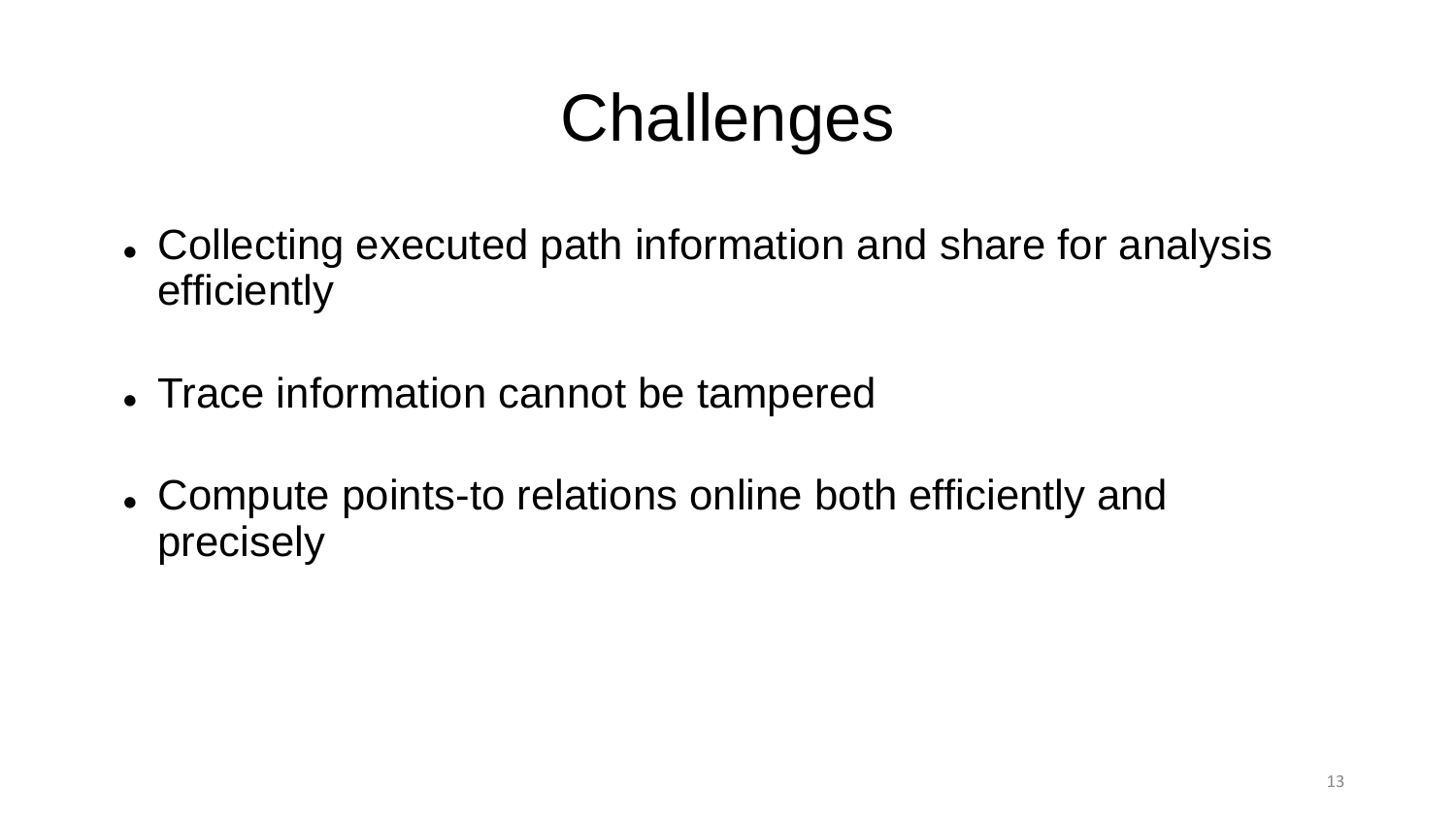#### Our Solution Per Challenge

- Intel Processor Trace (PT)
- Incremental Online Points-to Analysis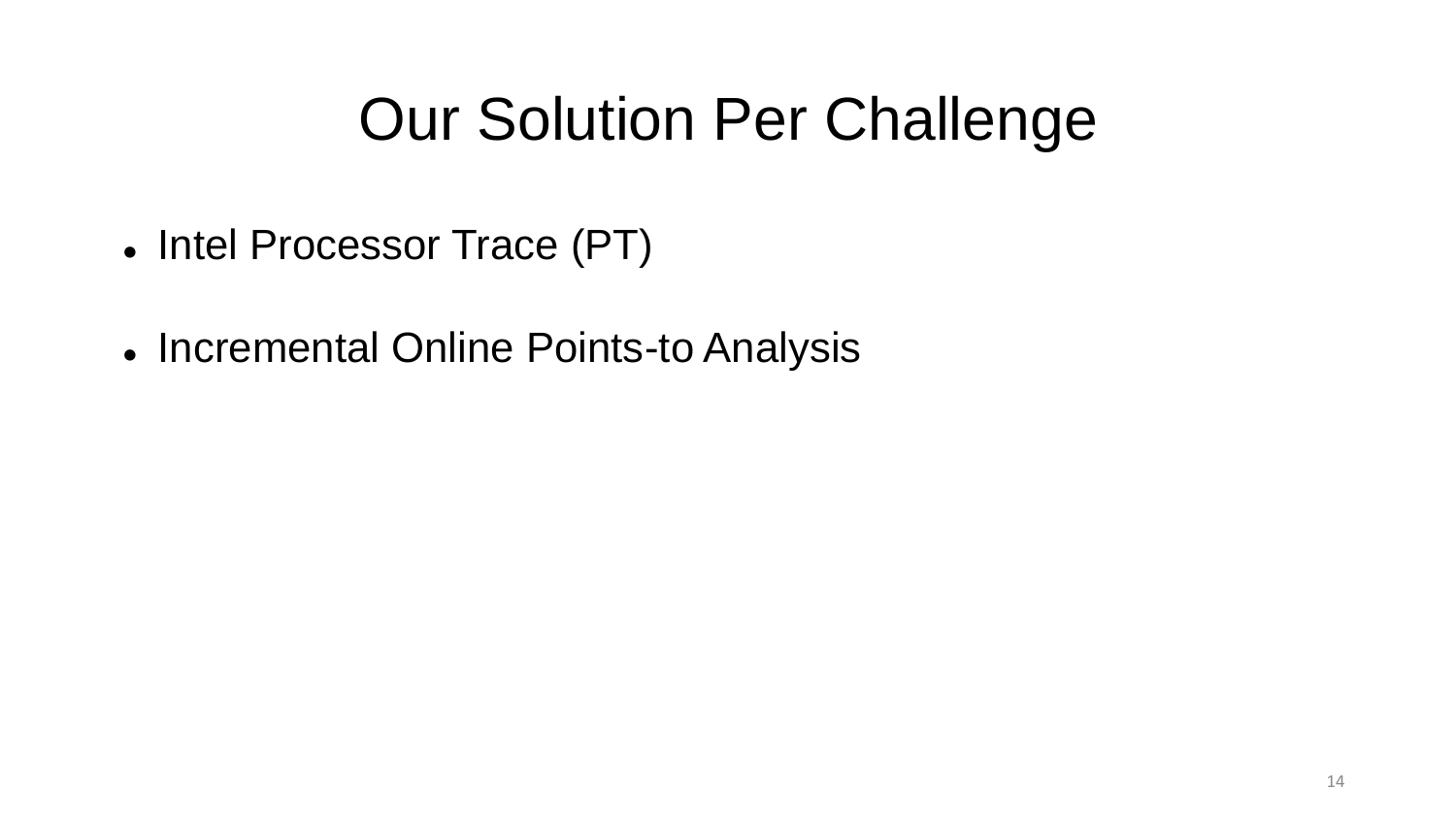#### Intel Processor Trace

- Low-overhead commodity hardware
- Compressed packets to save bandwidth
- CR3 filtering
- Trace information **shared & protected efficiently**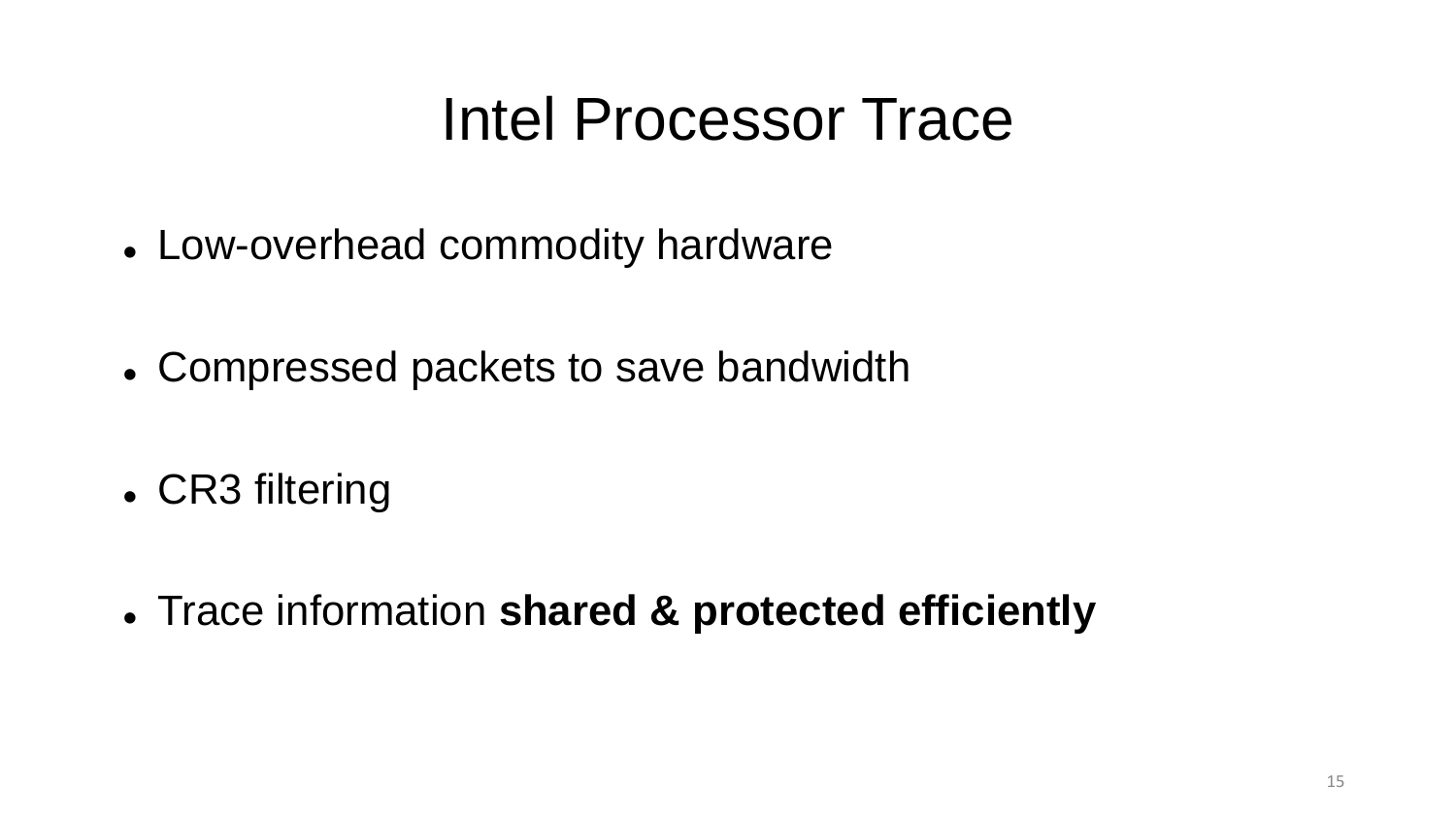#### Incremental Points-to Analysis

#### • Input:

- **LLVM IR of target program**
- o Metadata of mapping between IR and binary
- o Runtime execution trace
- Output: points-to relations on a **single execution path**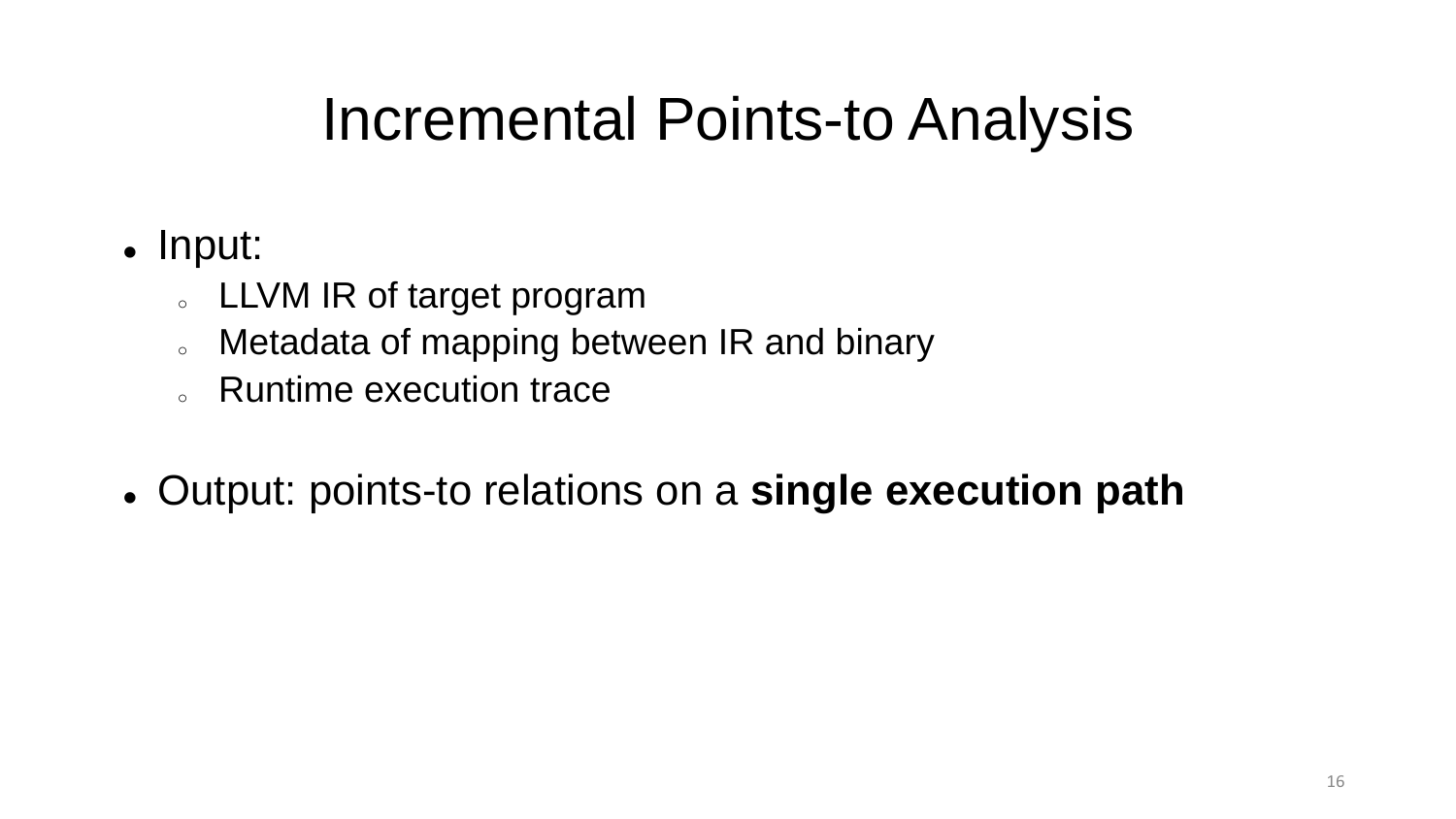# Things Differentiate Our Analysis

- Traditional static points-to analysis reasons about **all paths** for soundness
- Instead, we only reasons about points-to relation on **one single path**
- Maintain shadow **callstack** of instructions executed
- **Most precise enforcement** based on **control data** only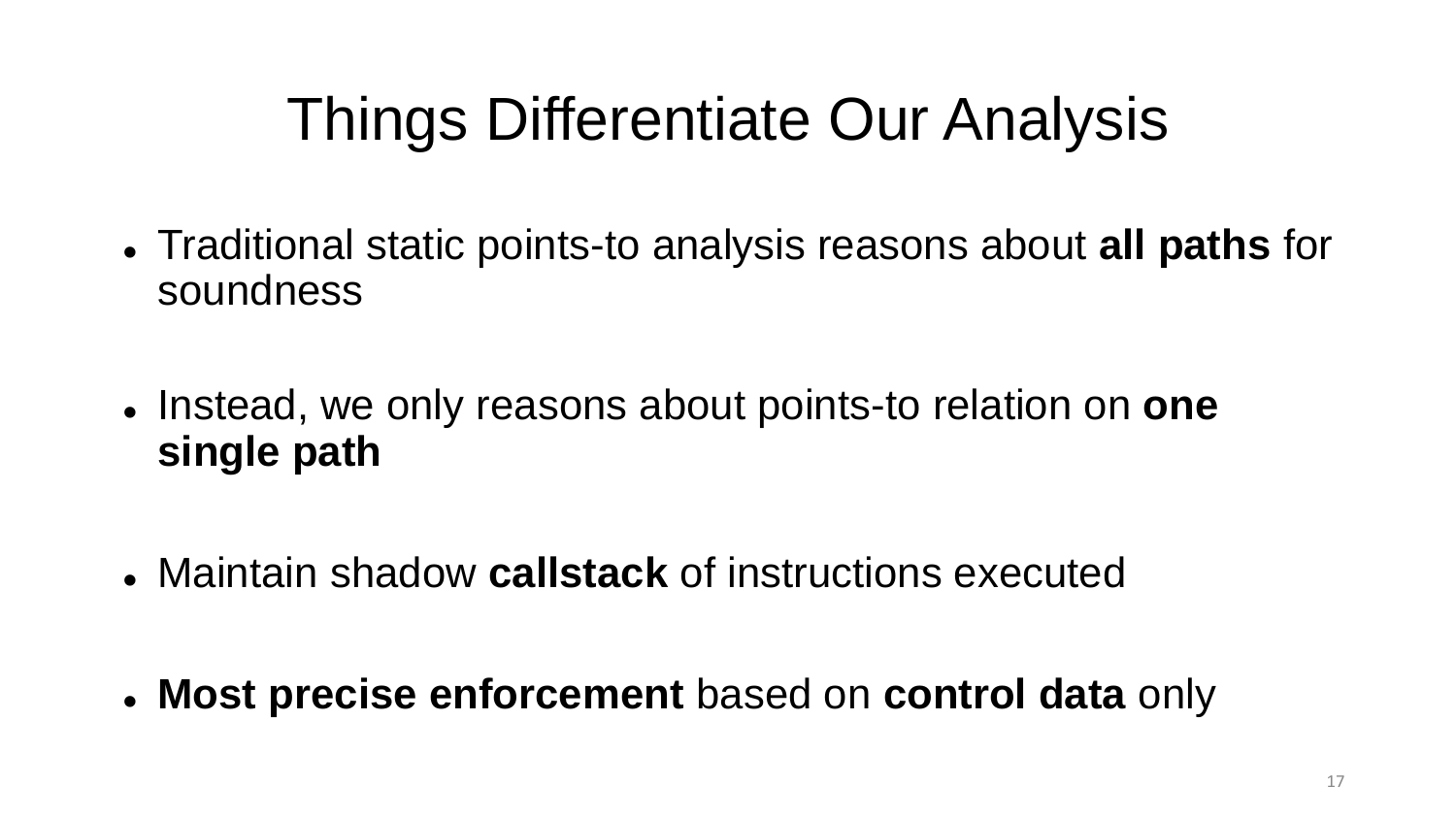# System Overview

- Monitor Module:
	- o Kernel-space driver for PT
	- o Shares taken branch information
- Analyzer Module:
	- <sup>o</sup> User-space
	- o Updates points-to relation based on trace

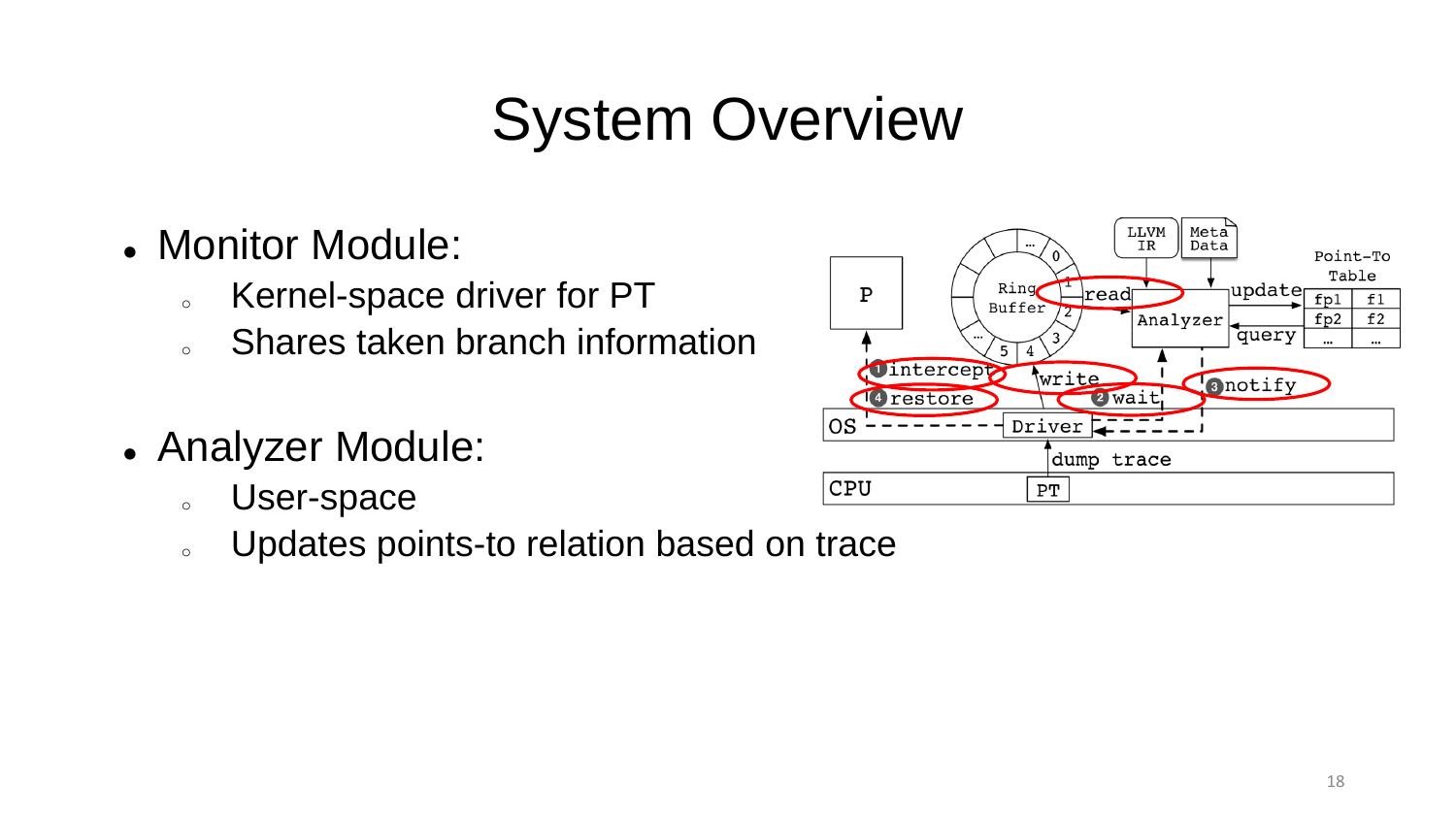# Challenging Language Features

- Signal handling
- Setjmp/Longjmp
- Exception Handling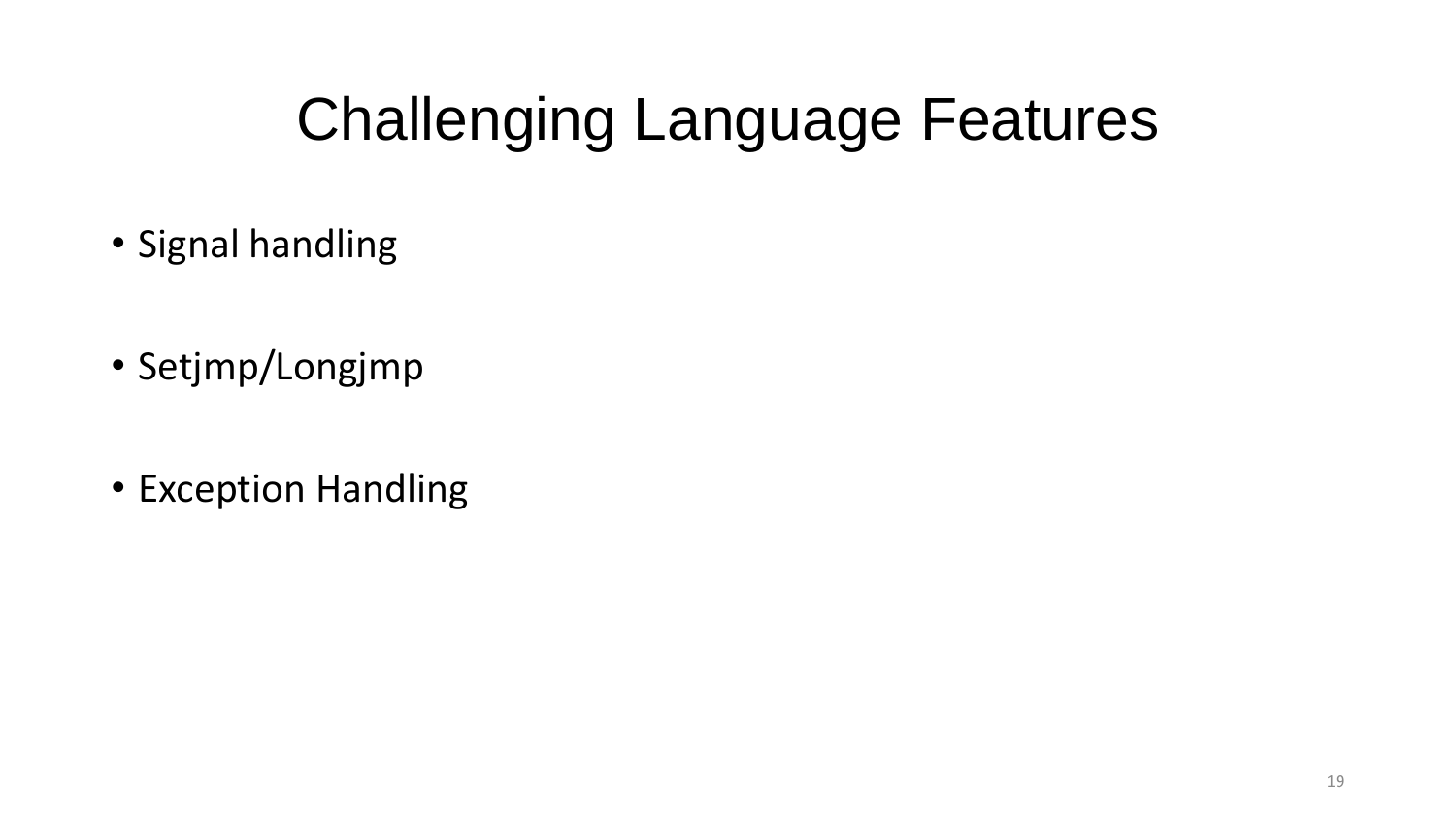# Signal Handling

```
; Function Attrs: nounwind uwtable
define void @SIGKILL handler(i32 %signo)#0 {
entry:
 ...
if.then: \qquad \qquad ; \qquad \qquad preds = %entry
 ...
if.else: \qquad \qquad ; \qquad \qquad preds = %entry
  ...
if.end: \qquad \qquad ; \qquad \qquad ; preds = %if.else, %if.then
 ret void
}
; Function Attrs: nounwind uwtable
define i32 @main() #0 {
entry:
 %call1 = call void (i32) \sqrt{ds}ignal(i32 9, void (i32) * @SIGKILL handler) #3
 ret i32 0
}
```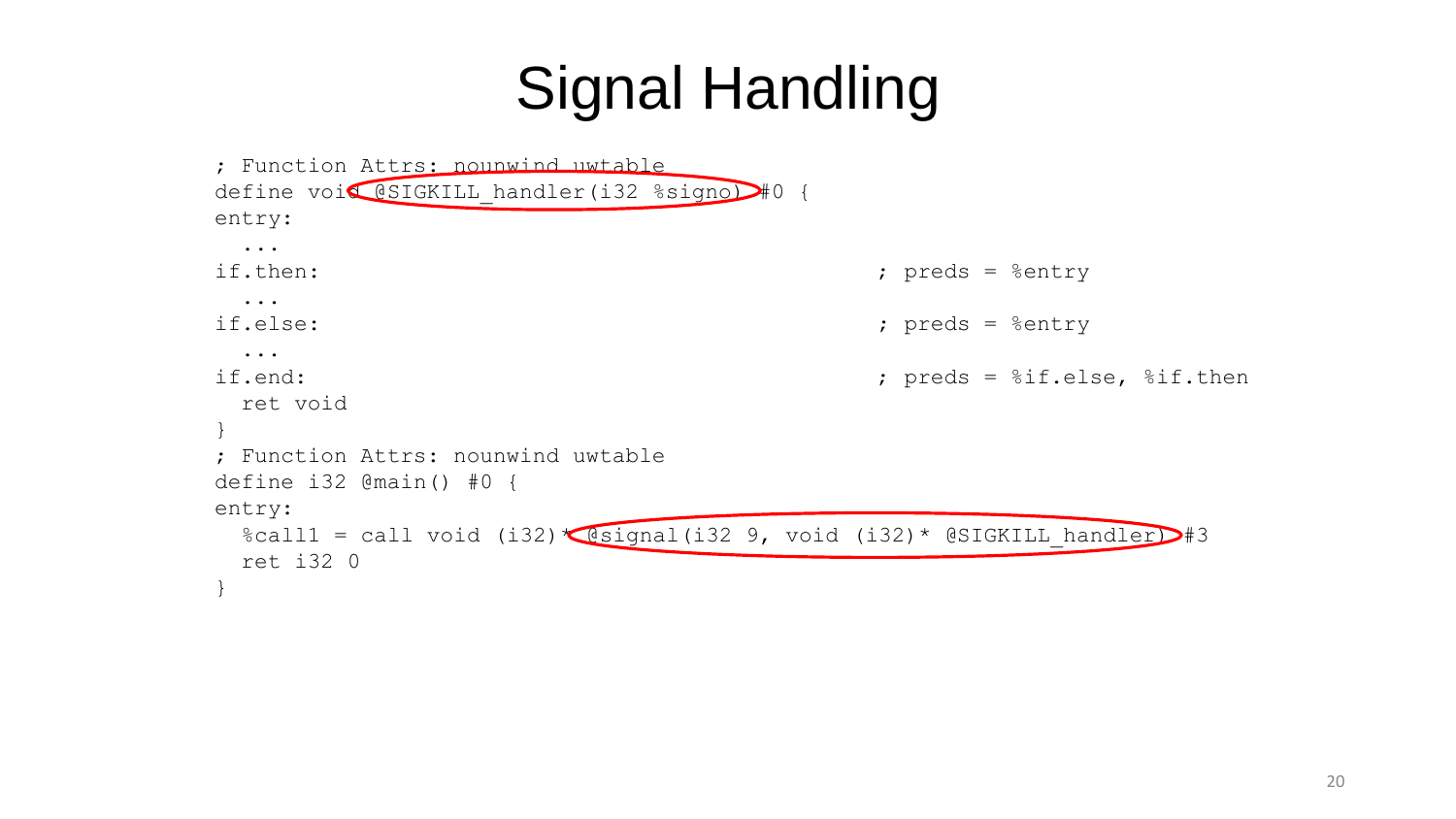# Setjmp/Longjmp

```
; Function Attrs: nounwind uwtable
define void @hello() #0 {
entry:
  ...
  call void @longjmp \struct. __jmp_buf_tag* getelementptr inbounds ([1 x
%struct. jmp_buf_tag], [1 x %struct. jmp buf tag]* @resume here, i32 0,
i32 0), i32 1) #4
  ...
}
; Function Attrs: nounwind uwtable
define i32 @main() #0 {
entry:
  ...
 %call1 = call i32 estjmp(*struct. jmp buf tag* getelementptr inbounds
([1 x %struct. jmp buf tag], [1 x %struct. jmp buf tag] * @resume here, 32
0, i32 0)) #5
  ...
```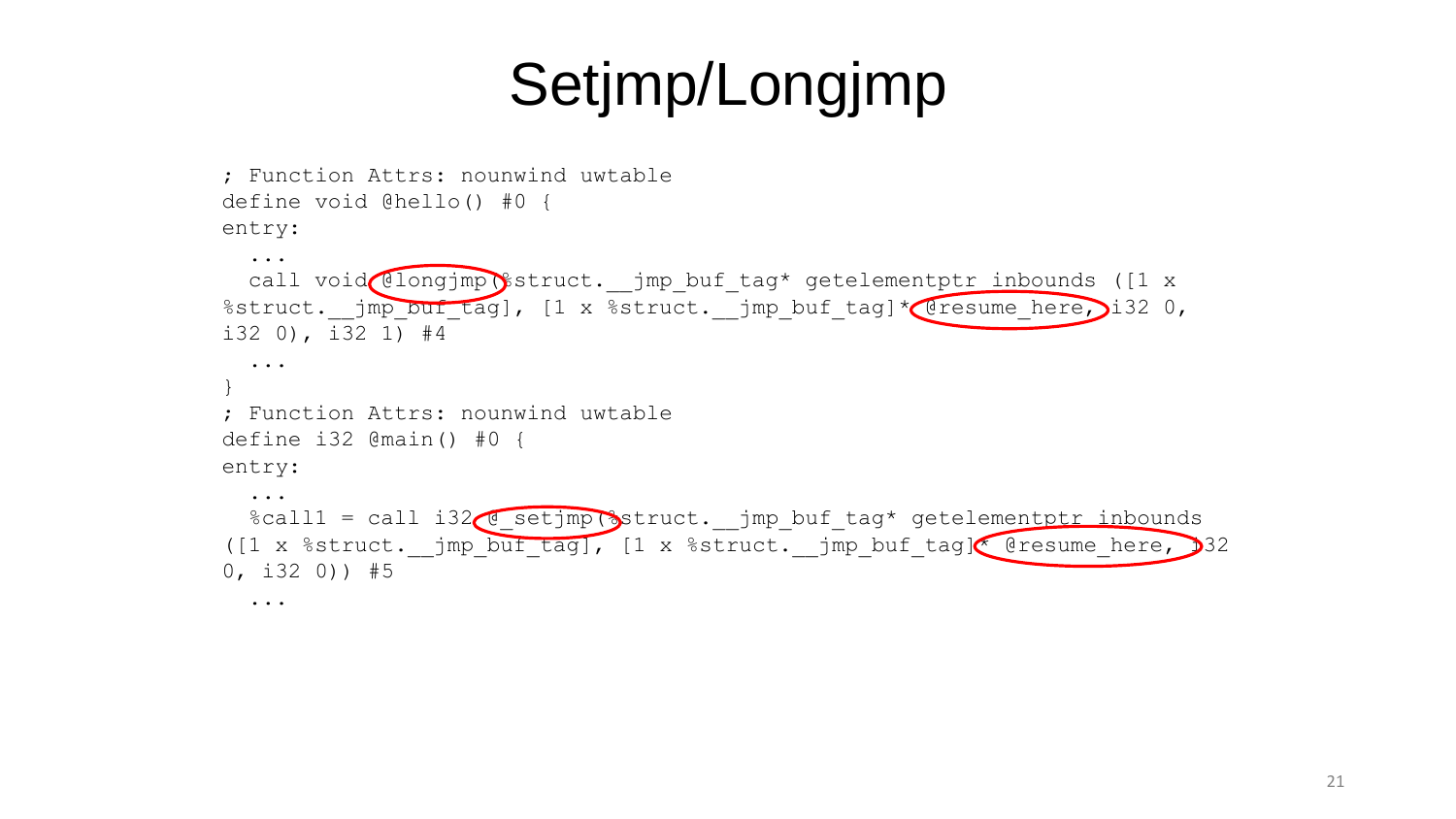#### Exception Handling

```
; Function Attrs: norecurse uwtable
define i32 @main() #4 personality i8* bitcast (i32 
(...)* @ qxx personality v0 to i8*) {
entry:
  ...
  %call = Invoke i32 @ Z3foot()to label %invoke.cont unwind label %lpad
invoke.cont:
preds = <math>%entry
 br label %try.cont
\qquad \qquad \qquad \qquad ;
preds = %entry
  %0 = landingpad { i8*, i32 }
         catch i8* bitcast (i8** @ ZTIi to i8*)
         catch i8* bitcast (i8** @ ZTIc to i8*)
         catch i8* null
  ...
```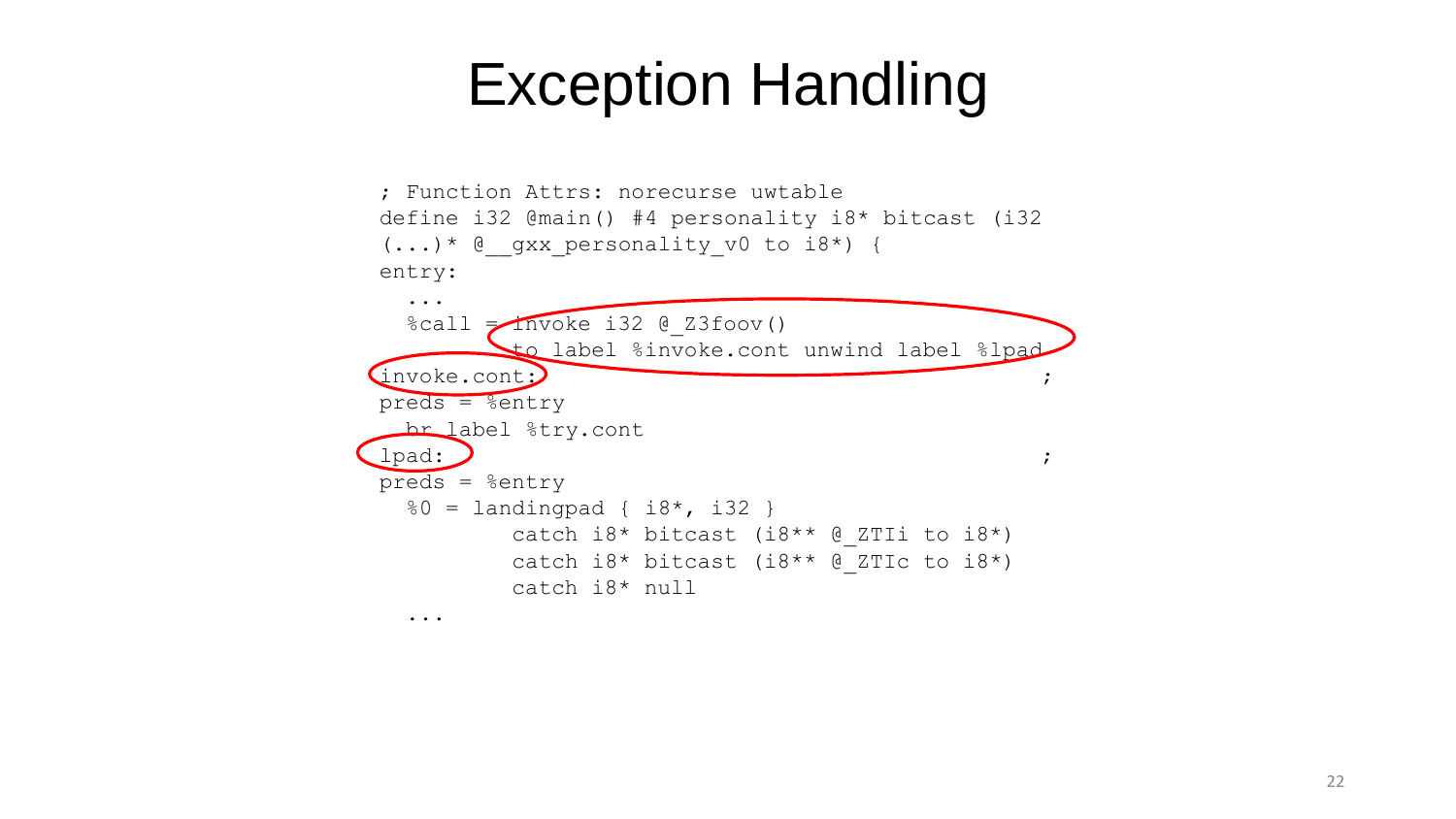## Optimizations on Analysis

- Only analyzing about calling context
- Maintains current executing IR block along with execution
	- To avoid decoding of PT traces and translation from binary address to IR
- Only analyze control-relevant functions and instructions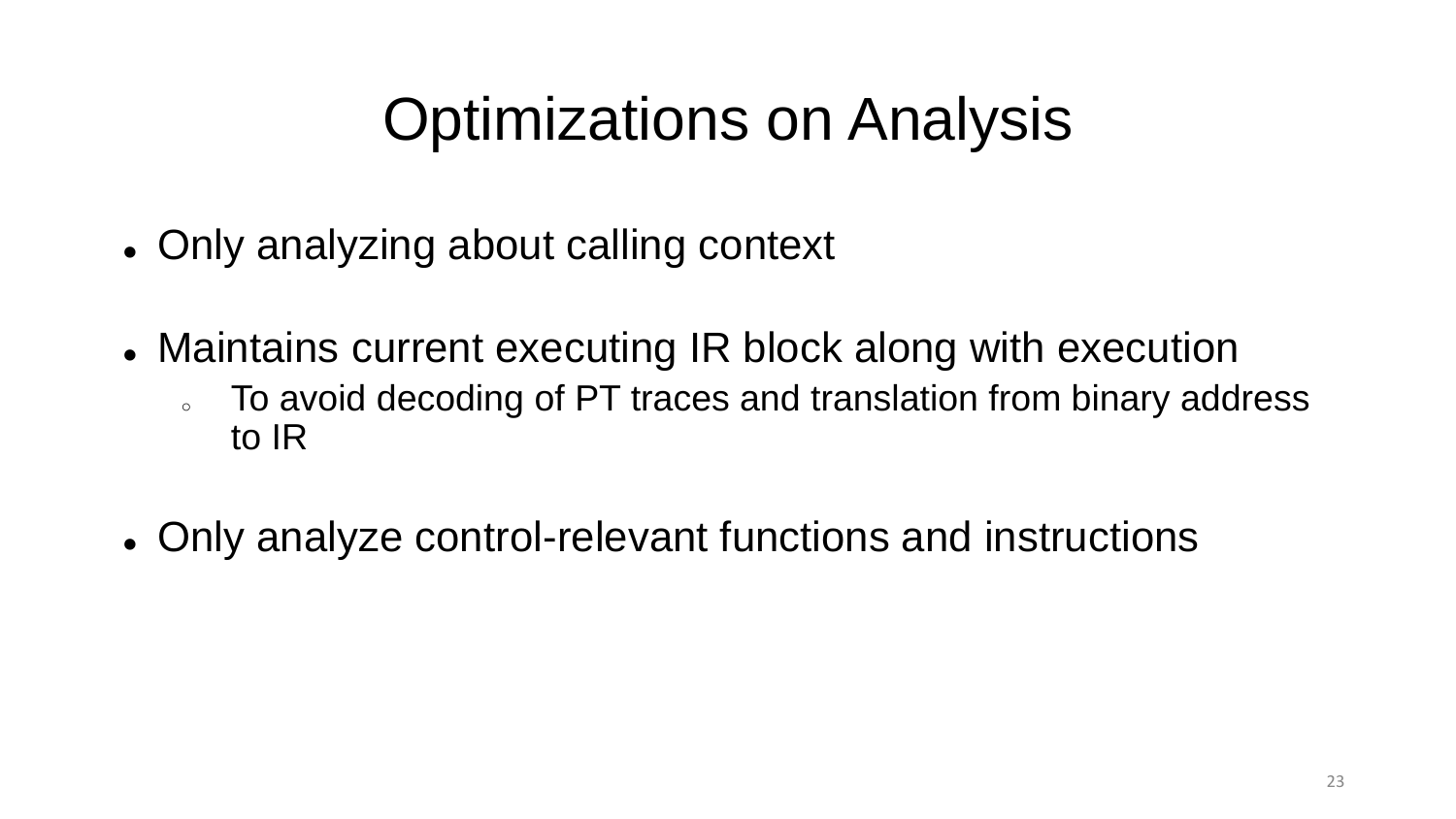# Evaluation

- Are benign applications satisfying path-sensitive CFI less susceptible to control hijacking attacks?
- Do malicious applications that satisfy weaker CFI mechanisms fail to satisfy current solution?
- Can we achieve path-sensitive CFI efficiently?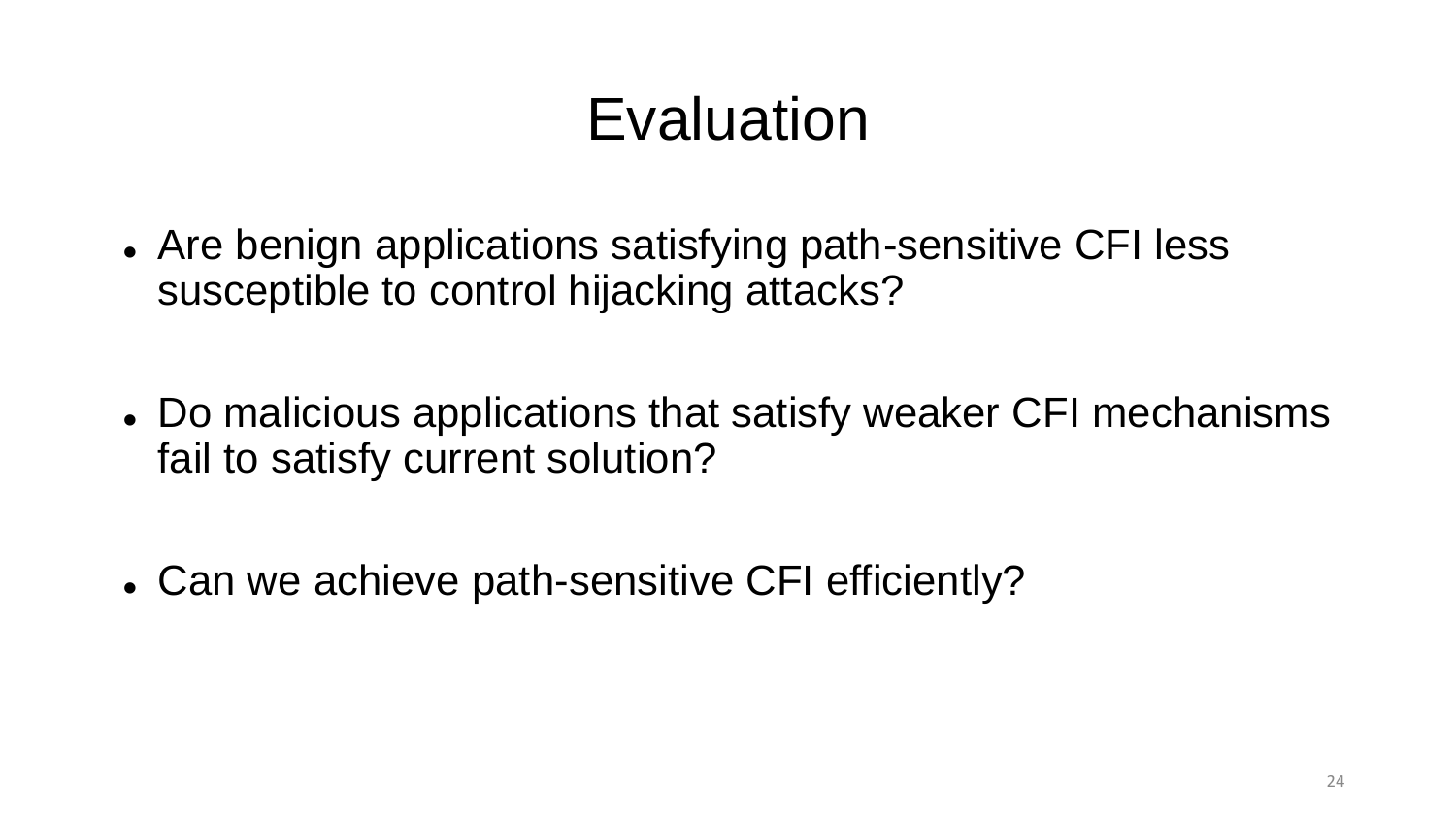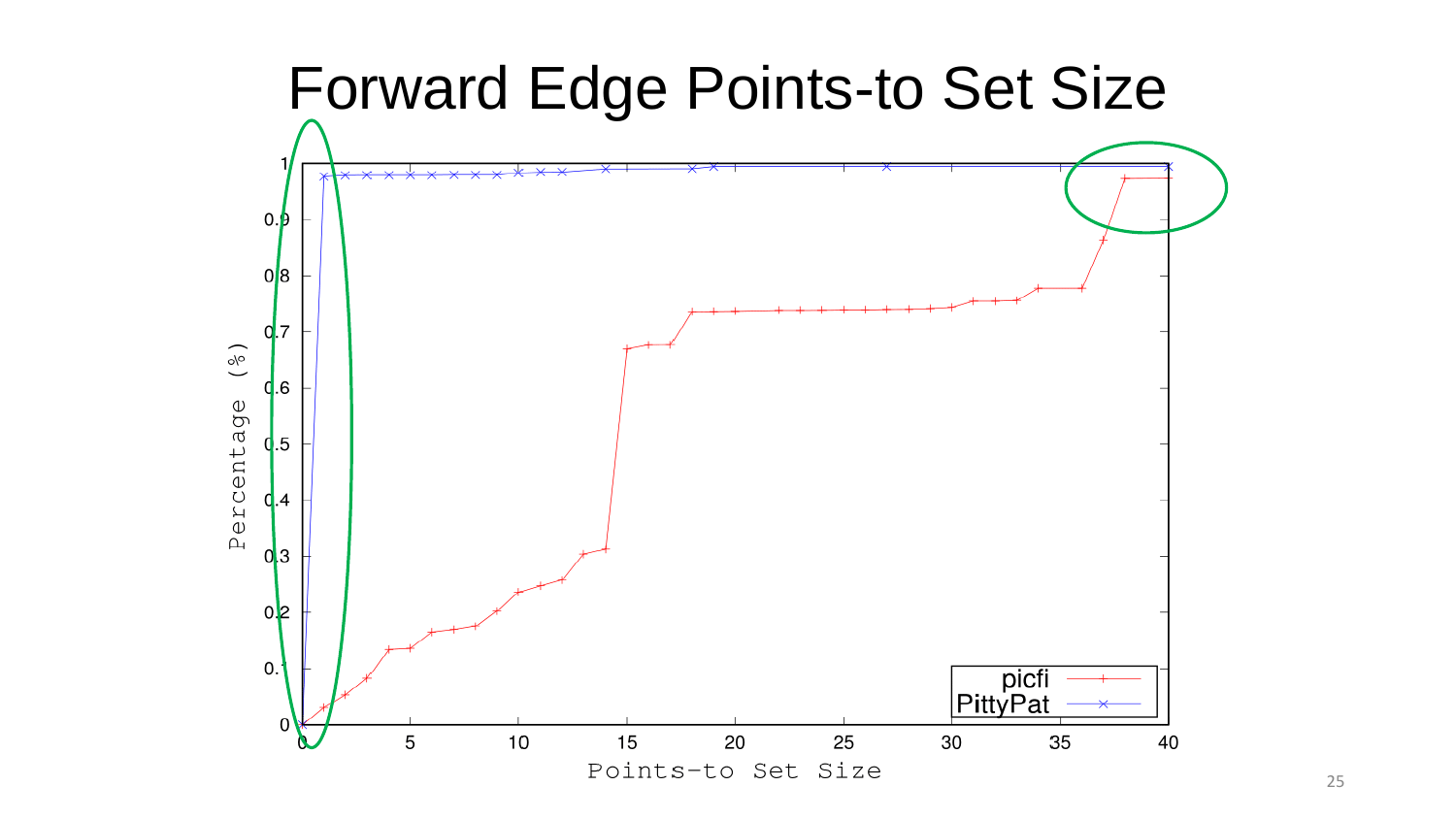# RIPE

- Contains various vulnerabilities that can be exploited to hijack control flow
- Passed all 264 benchmark suites that compiled in the testing environment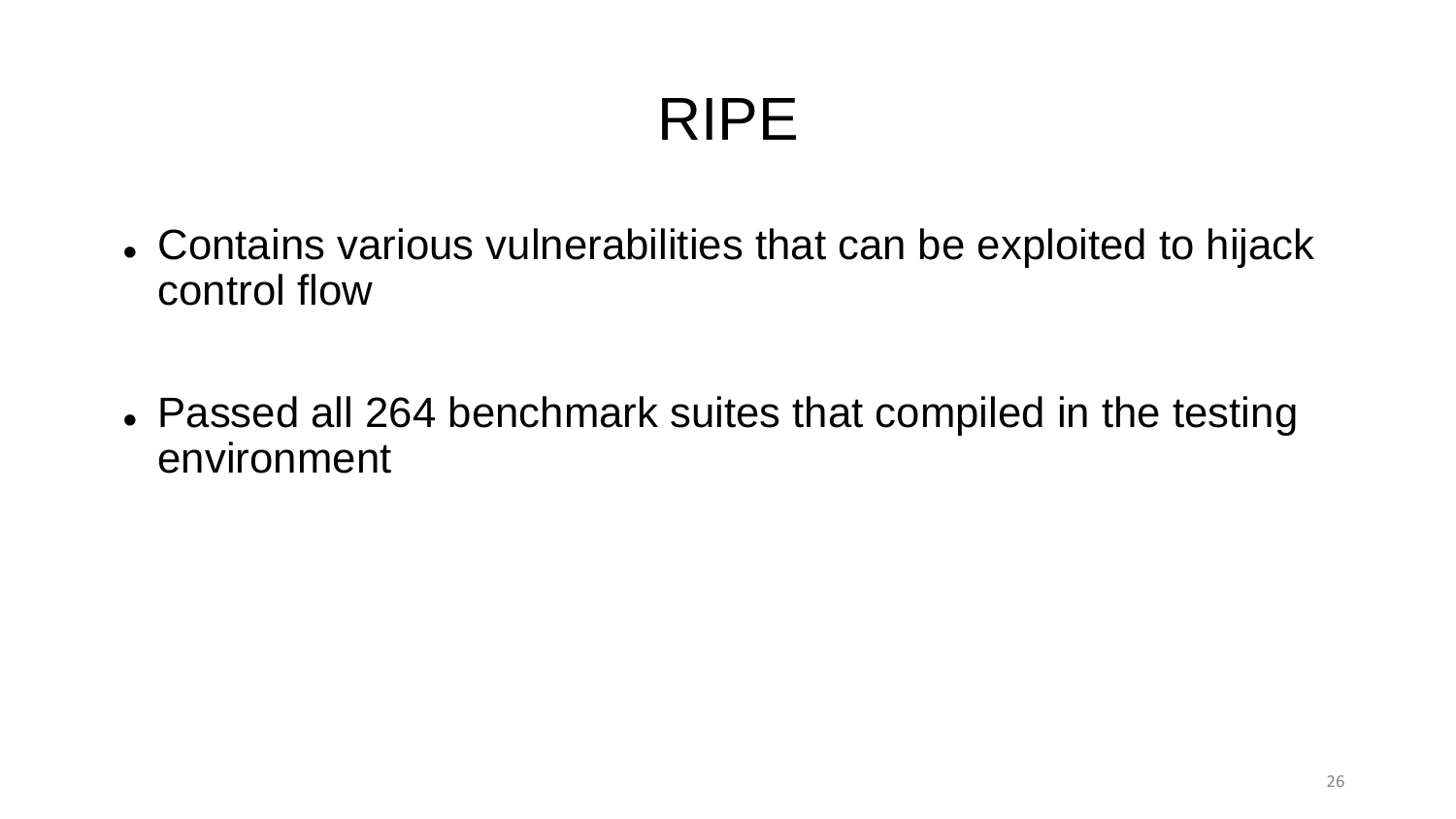#### Performance Overhead



27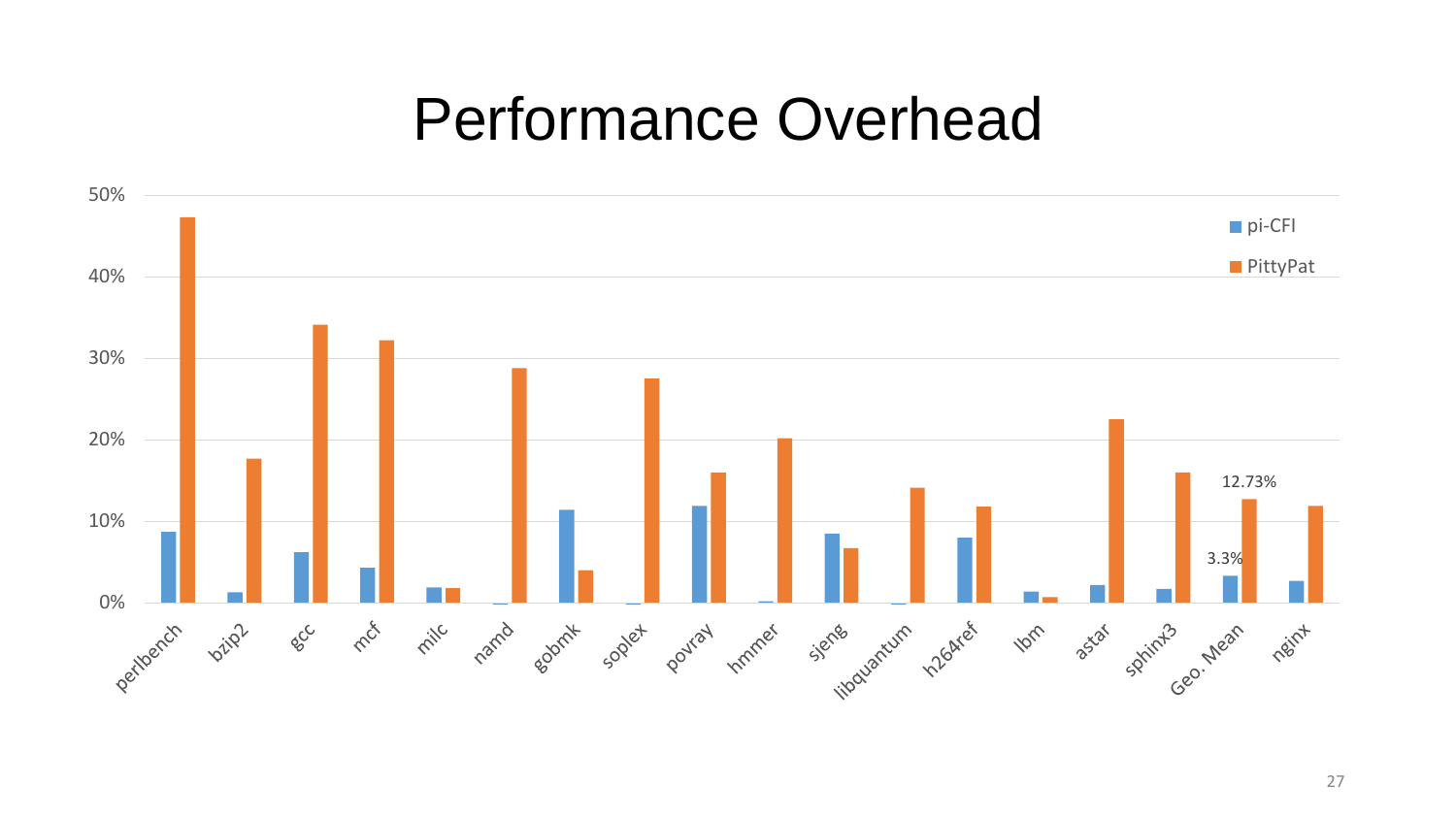#### **Limitations**

- Non-control data corruption can not be detected
- Not reasoning about field sensitiveness for points-to analysis
- Performance might not be ideal as a CFI solution